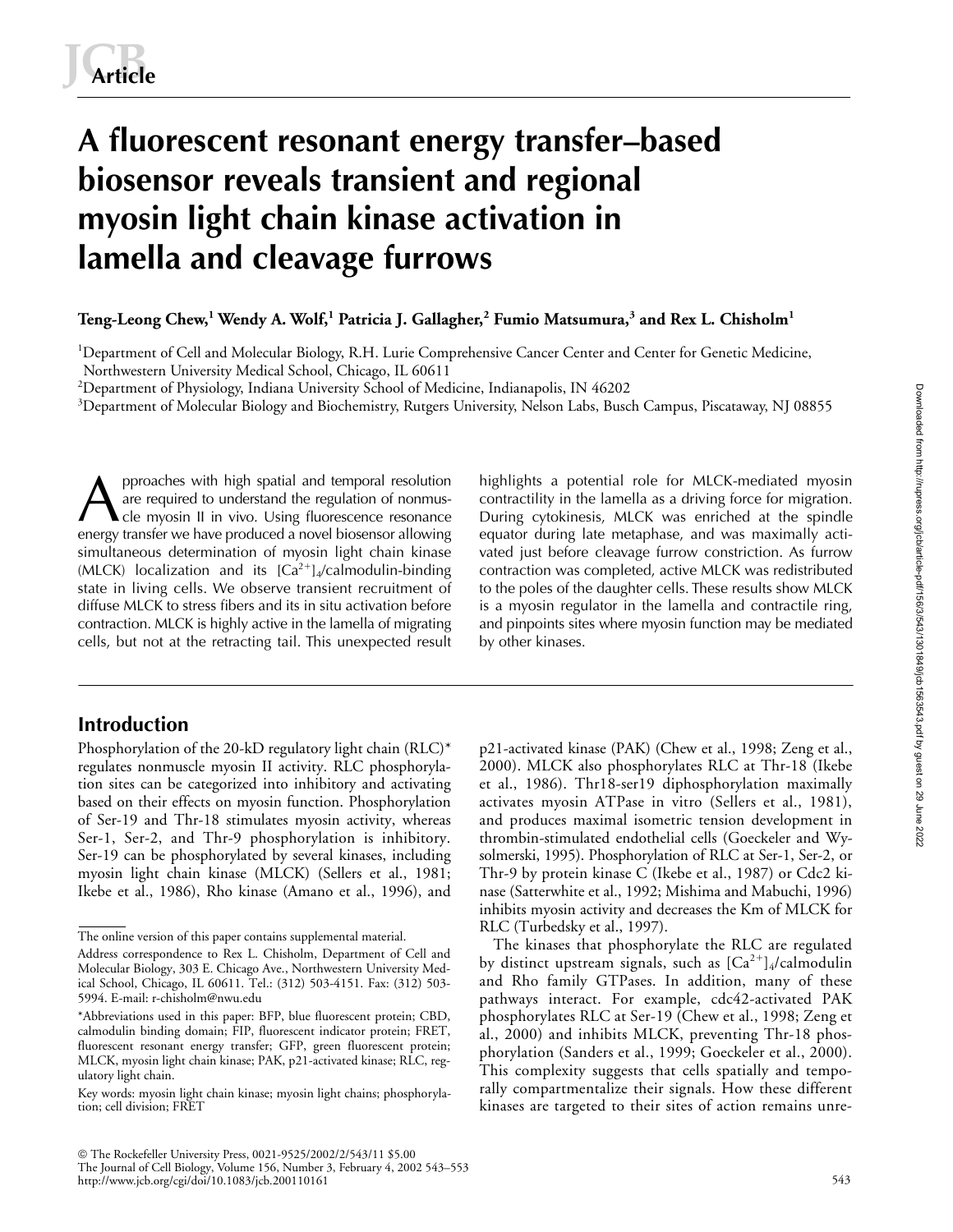solved, in part due to our inability to follow these molecular events dynamically.

MLCK is a  $[Ca^{2+}]\_4$ /calmodulin-dependent kinase implicated in nonmuscle contraction (Goeckeler and Wysolmerski, 1995), cytokinesis (Poperechnaya et al., 2000), stress fiber formation (Chrzanowska-Wodnicka and Burridge, 1996), and motility (Kishi et al., 2000). The MLCK gene encodes two different kinases, a 210-kD MLCK ( $MLCK_{210}$ ) expressed primarily in nonmuscle cells, and a differentially spliced isoform of 108–125 kD, MLC $K_{125}$  (Poperechnaya et al., 2000). Although previous immunolocalization studies have localized MLCK to stress fibers as well as the cleavage furrow of dividing cells (de Lanerolle et al., 1981; Guerriero et al., 1981), the dynamics of MLCK activation in these regions is unknown. The formation and maintenance of stress fibers are believed to require RLC phosphorylation (Chrzanowska-Wodnicka and Burridge, 1996), consistent with the stress fiber association of MLCK. However, despite localization of MLCK to stress fibers, myosin is not fully activated as further contraction can be induced. This suggests myosin can be further potentiated to produce maximal contraction.

In addition, we do not know if MLCK activation precedes or follows stress fiber localization. The convergence of multiple signals on myosin highlights the possibility of regionalized myosin regulation by distinct pathways. These unresolved issues underscore the need to dissect these pathways spatially and temporally. As the best characterized RLC kinase, MLCK is an ideal target for dynamic localization of activation state.

Using fluorescence resonant energy transfer (FRET) between blue (BFP) and green (GFP) fluorescent proteins, Romoser et al. (1997) developed a fluorescent indicator protein (FIP) that detected  $\left[Ca^{2+}\right]_4/cal$  modulin changes in live cells. Here we report the engineering of a novel biosensor, created by fusing the FIP to the MLCK COOH terminus, that detects the calmodulin binding state of MLCK. Since  $[Ca^{2+}]_4/$ calmodulin-binding activates MLCK, this sensor provides a representation of the activation state of MLCK. Using this approach, we observed that localized MLCK activation along stress fibers precedes cell contraction, demonstrating that MLCK activity can be modulated in situ on stress fibers to mediate the extent of myosin contractility. Activated



Figure 1. MLCK-FIP is a FRET-based [Ca<sup>2+</sup>]<sub>4</sub>/calmodulin sensor with activity and regulation similar to wild-type MLCK. (A) Schematic diagram of MLCK-FIP. The fluorescent indicator protein (FIP) consists of BFP linked to GFP via the [Ca<sup>2+</sup>]<sub>4</sub>/calmodulin-binding domain derived from MLCK. In the absence of  $[Ca^{2+}]_4$ /calmodulin, the coiled  $[Ca^{2+}]_4$ /calmodulin binding domain allows FRET between the fluorophores. When  $[Ca^{2+}]$ <sub>4</sub>/calmodulin (yellow cylinder) is present, it binds and activates MLCK and binds between the fluorophores disrupting FRET. (B) MLCK-FIP shows  $[Ca^{2+}]\xspace_4$ /calmodulin dependent kinase activity. Lysates from mock-transfected COS-7 cells or cells transiently expressing MLCK-FIP, wild-type MLCK were tested for their ability to phosphorylate RLC in a [Ca $^{2+}$ ] $_{4}$ /calmodulin-dependent fashion. Endogenous kinase activity was evident only after prolonged exposure of the autoradiograph. (C) MLCK-FIP phosphorylates RLC at rates similar to wild-type MLCK. The activity of immunoprecipitated MLCK-FIP and wild-type MLCK was tested using three RLC concentrations. Amounts of immunoprecipitated kinase were determined using a standard curve of known MLCK concentrations detected by anti-MLCK pAb (bottom).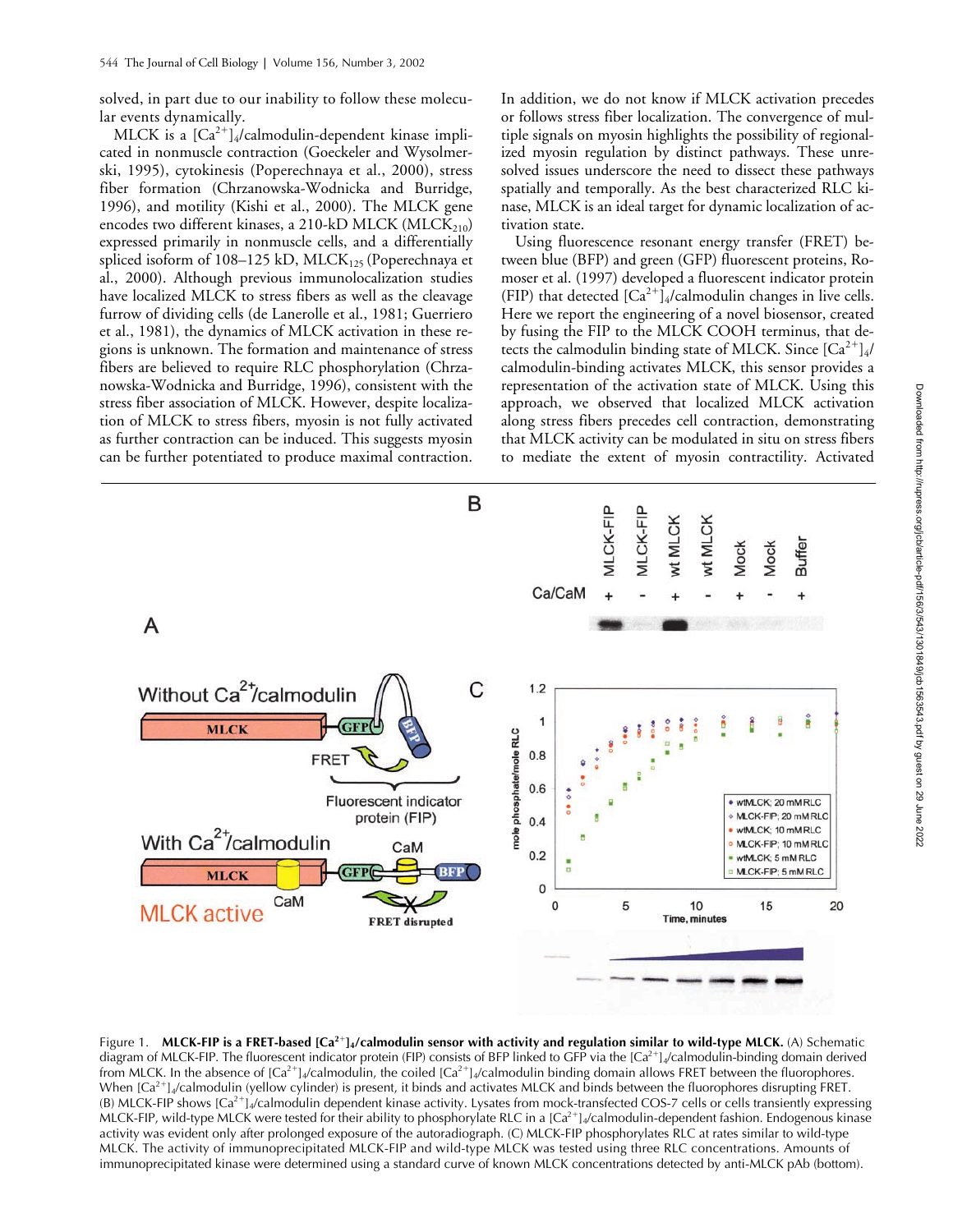MLCK was also observed within the protruding lamella, localizing activated MLCK to where significant myosin reorganization occurs. During cell division, MLCK was enriched at the spindle equator during metaphase and at the poles of the daughter cells as cleavage furrow contraction was completed. In addition, observation of areas where MLCK is under represented identifies sites where myosin activity may be regulated by other pathways.

## **Results**

## **Construction of a sensor to detect MLCK localization and calmodulin binding state**

MLCK is activated by calmodulin binding. To detect calmodulin binding to MLCK, the FIP was linked to the MLCK COOH terminus. In the absence of bound calmodulin, the coiled conformation of the calmodulin binding domain (CBD) linking the BFP and GFP facilitates FRET upon BFP excitation (Fig. 1 A). When MLCK-FIP encounters increased concentrations of  $[Ca^{2+}]_4/cal$  modulin, the CBD in both MLCK and the FIP bind calmodulin, changing its conformation, activating MLCK, and disrupting FRET. By exciting BFP and monitoring the emission from GFP, the subcellular localization and the calmodulin-binding state of MLCK can be simultaneously monitored in living cells, allowing us to infer MLCK activation state.

## **MLCK-FIP has wild-type calmodulin-dependent RLC kinase activity**

To test the regulation of MLCK-FIP, we assessed its ability to phosphorylate RLC. Lysates from COS-7 cells overexpressing either wild-type MLCK or MLCK-FIP were incubated with RLC. In the presence of  $[Ca^{2+}]_4/cal$  modulin,

lysates from wild-type MLCK and MLCK-FIP showed significantly higher activities than mock-transfected cell lysates or when  $Ca^{2+}$  was omitted (Fig. 1 B). This result demonstrated the  $[Ca^{2+}]_4/calmoduli$ n dependence of the MLCK-FIP, showing that the FIP did not interfere with normal MLCK regulation.

To assess the enzymatic properties of MLCK-FIP, we compared the rates of RLC phosphorylation mediated by MLCK-FIP or wild-type MLCK at three different subsaturating RLC concentrations. This approach was necessary because the bacterially expressed RLC precipitated at high concentration, limiting our ability to determine MLCK kinetics at high RLC concentrations. MLCK-FIP and wild-type MLCK were expressed in COS-7 cells and immunoprecipitated using an MLCK-specific antibody. The amount of recombinant MLCK-FIP and wild-type MLCK was determined by comparing their intensity on an immunoblot to that of a standard curve (Fig. 1 C, bottom). Since endogenous kinase activity was not detected, the activity in the immunoprecipitates represented the expressed kinase activity (a faint endogenous band of  $MLCK_{125}$  was evident only after prolonged exposure, unpublished data). Immunoprecipitates containing equal amounts of wild-type MLCK and MLCK-FIP were used in the in vitro kinase assay. Fig. 1 C shows that both wild-type MLCK and MLCK-FIP phosphorylate RLC at indistinguishable rates at all three substrate concentrations tested. Since the recombinant RLC was buffered in high salt to prevent precipitation, both wildtype MLCK and MLCK-FIP–phosphorylated RLC to a maximum of 1 mol phosphate incorporated per mole RLC, consistent with previous findings that the MLCK-mediated diphosphorylation of RLC is sensitive to high ionic strength (Ikebe and Hartshorne, 1985). These results demonstrate



Figure 2. MLCK-FIP detects [Ca<sup>2+</sup>]<sub>4</sub>/calmodulin changes in vitro and in vivo. (A) Partially purified MLCK-FIP in buffer containing 1 µM calmodulin was exposed to increasing free Ca<sup>2+</sup>. Emission scans (using 380 nm excitation) were obtained at increasing CaCl<sub>2</sub> concentrations. (B) COS-7 cells overexpressing MLCK-FIP were treated with 1  $\mu$ M ionomycin, and ratio imaging used to monitor the [Ca<sup>2+</sup>]<sub>4</sub>/calmodulin binding to MLCK-FIP. Relative [Ca<sup>2+</sup>]<sub>4</sub>/calmodulin binding (representing MLCK activity) is displayed using intensity-modulated display with blue indicating bound calmodulin (active MLCK) and red showing little bound calmodulin (inactive MLCK) as shown in the ratio bar.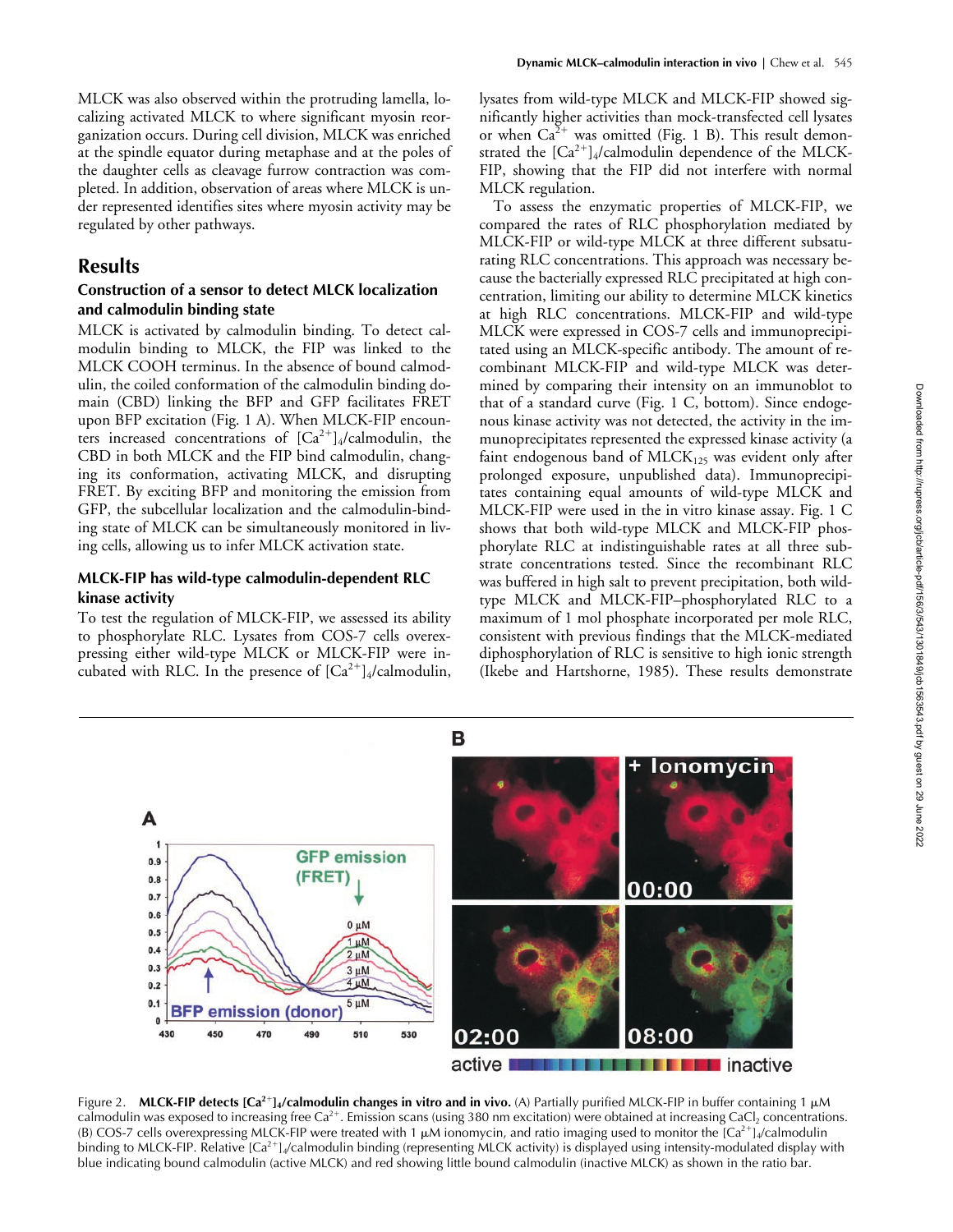that MLCK-FIP has the same  $[Ca^{2+}]_4$ /calmodulin-dependent kinase activity as wild-type MLCK.

## **MLCK-FIP detects changes in [Ca2**-**]4/calmodulin concentrations in vitro**

Next, we ascertained the ability of MLCK-FIP to detect [Ca<sup>2</sup>-]4/calmodulin changes in vitro. MLCK-FIP was purified, and the emission spectrum was determined following excitation at 380 nm in the presence of increasing amounts of CaCl<sub>2</sub>. Fig. 2 A shows that MLCK-FIP displays decreased FRET, detected by decreased 509 nm emission, in response to increased  $\left[Ca^{2+}\right]$  concentration. Decreased GFP emission was accompanied by a corresponding increase in BFP emission (448 nm), consistent with loss of FRET. This result, consistent with the behavior of FIP (Romoser et al., 1997), shows that MLCK-FIP effectively detects changes in  $[Ca^{2+}]$ <sub>4</sub>/calmodulin concentration.

## **MLCK-FIP detects [Ca2**-**]4/calmodulin changes in vivo**

The simultaneous monitoring of MLCK localization and [Ca<sup>2</sup>-]4/calmodulin binding requires two measurements, one to determine the amount of FRET (corresponding to activity state) and a second to determine MLCK-FIP intensity (corresponding to distribution). Relative MLCK activity  $([Ca<sup>2+</sup>]$ <sub>4</sub>/calmodulin binding state) is represented by a ratio of intensity from the FRET acceptor (GFP emission at 510 nm caused by stimulation of the donor at 380 nm), FFRET, divided by the intensity of the acceptor (at 510 nm) produced by direct stimulation of the acceptor (at 460 nm), F<sub>GFP</sub>. Since F<sub>GFP</sub> is obtained by direct excitation of the GFP, the intensity is not affected by FRET, thus providing an independent measurement of MLCK concentration. However, it is important to note that  $F<sub>GFP</sub>$  cannot distinguish between changes in path length and MLCK concentration. Regions with significant difference in thickness will have difference in F<sub>GFP</sub> intensities. Caution needs to be applied when comparing MLCK concentration in cellular regions with significant difference in thickness.

To test MLCK-FIP detection of  $[Ca^{2+}]_4$ /calmodulin changes in live cells, MLCK-FIP spectra were monitored following Ca<sup>2+</sup> ionophore, ionomycin, treatment of MLCK-FIP transfected COS-7 cells. COS-7 cells were chosen because they significantly overexpress recombinant proteins and have high transfection efficiency. As shown in Fig. 2 B, the high protein expression level resulted in a generally diffuse localization of MLCK-FIP. Prior to the ionomycin treatment, ratio images indicate that MLCK-FIP was not in the calmodulin-bound state (red, MLCK inactive). A dramatic loss of FRET was seen immediately after ionomycin treatment (Fig. 2 B), indicated by a shift from red to green or blue, showing that MLCK-FIP bound calmodulin and was therefore activated. This result shows that MLCK-FIP detects  $[Ca^{2+}]$ <sub>4</sub>/calmodulin changes in live cells. It also shows that there was sufficient calmodulin to allow MLCK-FIP to detect increased  $[Ca^{2+}]_4$ /calmodulin binding even when MLCK-FIP was overexpressed.

The data in Fig. 2 B is displayed using Intensity-Modulated Display (IMD) (Tsien and Harootunian, 1990), in which the FRET/GFP ratio determines color, and the intensity of the FGFP determines the color intensity. In this method, the pixel



Figure 3. **MLCK-FIP associates with stress fibers and highlights areas of increased RLC phosphorylation.** (A) The distribution of RLC phosphorylation was assessed by determining the ratio of phosphorylated RLC to total myosin (right) and displayed according to the ratio bar (bottom right). Myosin with highly phosphorylated RLC is indicated in red. MLCK-FIP localization and activity are shown in the left panel. Arrows highlight regions of lamellipodia where high kinase activity colocalizes with myosin spots. (B) Colocalization of MLCK-FIP and rhodamine phallodin–stained stress fibers. Bar,  $5 \mu m$ .

values 0–255 are divided into 16 bins (0–15, 16–31, etc.) to represent FRET levels. Within each bin, the lowest number represents the lowest  $F_{GFP}$  intensity while the highest number represents the highest intensity. For example, in the 0–15 bin representing the smallest FRET ratio, a pixel value of 0 would represent a small amount of calmodulin-bound MLCK (activated), while 15 would represent a large amount of calmodulin bound MLCK. Similarly, in the 240–255 bin (representing the highest FRET and therefore the lowest amount of bound calmodulin or relatively inactive kinase) a value of 240 represents little inactive kinase while 255 represents a large amount of inactive kinase. This mathematical manipulation provides a dynamic two-dimensional display of MLCK regulation.

## **Regions with MLCK-FIP activation exhibit highly phosphorylated RLC**

If MLCK-FIP accurately reflects the activation state of MLCK, cellular regions with  $[Ca^{2+}]_4$ /calmodulin-bound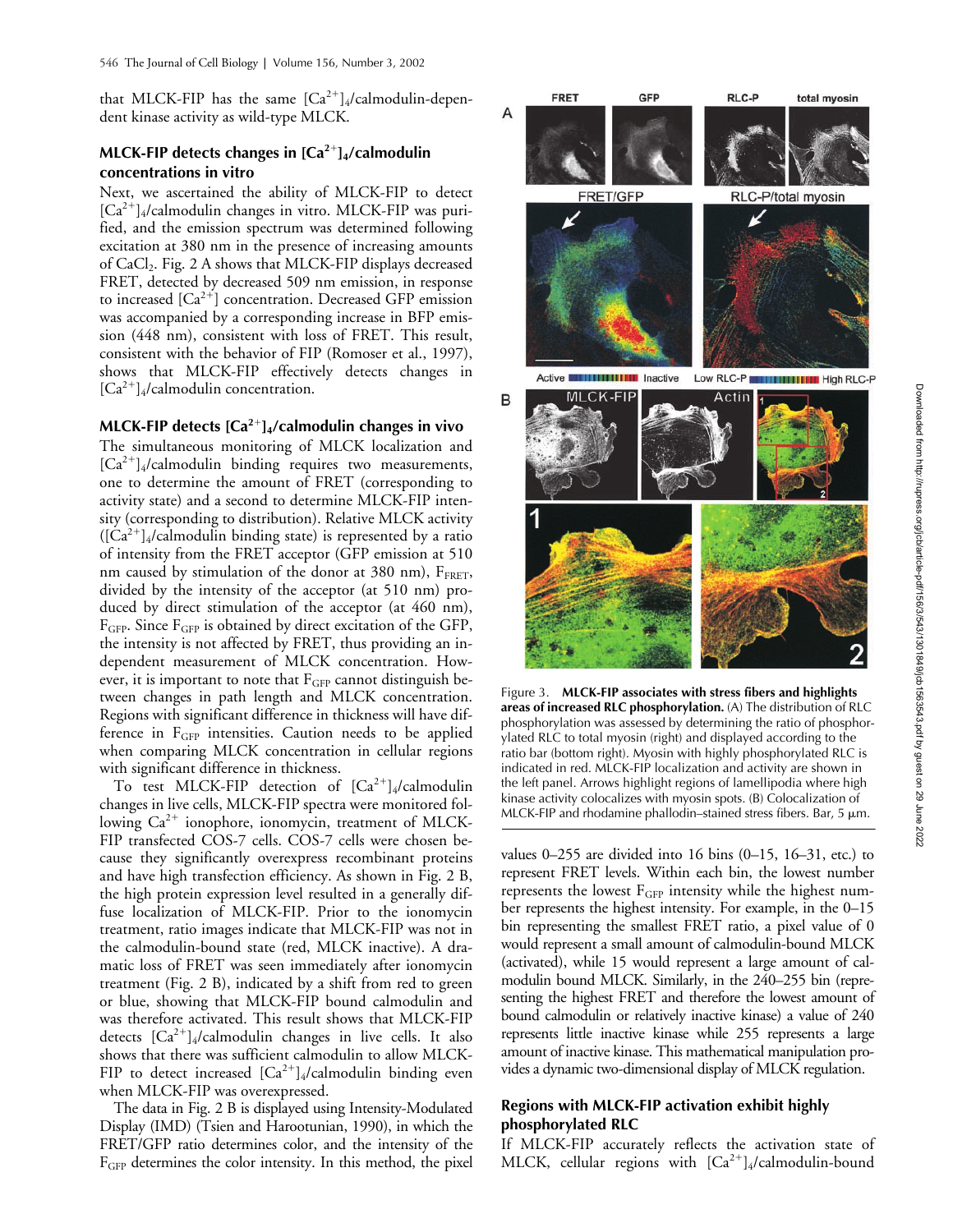MLCK should correspond with regions of increased RLC phosphorylation. To test this, we compared the MLCK-FIP ratio image with the distribution of phosphorylated RLC using a polyclonal antibody specific for RLC phospho-Ser-19 (Matsumura et al., 1998). PTK-2 cells expressing MLCK-FIP were imaged to obtain a  $F_{FRET}/F_{GFP}$  ratio (Fig. 3 A, left), then immediately fixed and double-stained for myosin heavy chain and phosphorylated RLC. The level of RLC phosphorylation is displayed as a ratio of phosphorylated RLC to total myosin (Fig. 3 A, right). Myosin associated with stress fibers throughout lamella had highly phosphorylated RLC. The  $F_{FRET}/F_{GFP}$  ratio image shows a strong correlation between MLCK<sub>125</sub> activation and RLC phosphorylation. In addition, the MLCK-FIP suggests that MLCK is highly active within the lamella where very little myosin was observed. In this region, myosin is organized into clusters of bipolar filaments that appear as spots undergoing retrograde movement (Verkhovsky and Borisy, 1993; Verkhovsky et al., 1995). This pattern of myosin organization within lamella suggests that there is a pool of diffuse myosin that becomes more highly organized. The fact that MLCK-FIP is highly activated in this region suggests that active  $MLCK_{125}$ may mediate this myosin reorganization.

Our results suggested that  $MLCK_{125}$  localized to stress fibers. To confirm this, we assessed colocalization of MLCK-

FIP and F-actin by comparing the MLCK-FIP image with rhodamine-phalloidin staining of fixed cells. Fig. 3 B clearly shows the colocalization of MLCK-FIP with phalloidin stained stress fibers.

## **Localized MLCK activation precedes regional cellular contraction**

MLCK activation has been implicated in nonmuscle cell contraction (Goeckeler and Wysolmerski, 1995) and correlates with isometric tension development in permeabilized endothelial cells (Wysolmerski and Lagunoff, 1991). We examined how MLCK–calmodulin interaction correlated with cell contraction in transiently transfected PTK-2 cells. PTK-2 cells were used because of their high transfection efficiency, prominent stress fiber network, and the fact that they express MLCK-FIP at significantly lower levels than COS-7 cells, whose ultra-high expression level would have interfered with the imaging of cytoskeletal structures. Fig. 4 shows two different examples of contracting PTK2 cells. Cell contraction was characterized by stress fibers shortening and decreased cell margins. The  $F_{\text{FRET}}/F_{\text{GFP}}$  ratios are displayed in a three-dimensional plot with color indicating MLCK activity state as shown in the ratio bar (bottom), and height indicating fluorescence intensity of directly stimulated GFP. Regions with abundant MLCK-FIP are represented by peaks of



Figure 4. **Transient recruitment and activation of MLCK125 along contracting stress fibers.** Ratio images of two contracting cells (out of four observed). The intensity of MLCK-FIP is represented by the peak height (high peaks indicate enrichment of MLCK) while the MLCK-FIP  $[Ca<sup>2+</sup>]$ <sub>4</sub>/calmodulin-binding state is displayed by the color. Red (high ratio) represents inactive kinase, while blue indicates [Ca<sup>2+</sup>]<sub>4</sub>/calmodulin-bound kinase. Arrows indicate regions where diffuse MLCK is recruited to stress fibers, and arrow heads show sites of in situ activation of MLCK-FIP. Please refer to Videos 1 and 2 (available at http://www.jcb.org/ cgi/content/full/jcb.200110161/DC1) for the dynamic MLCK profile.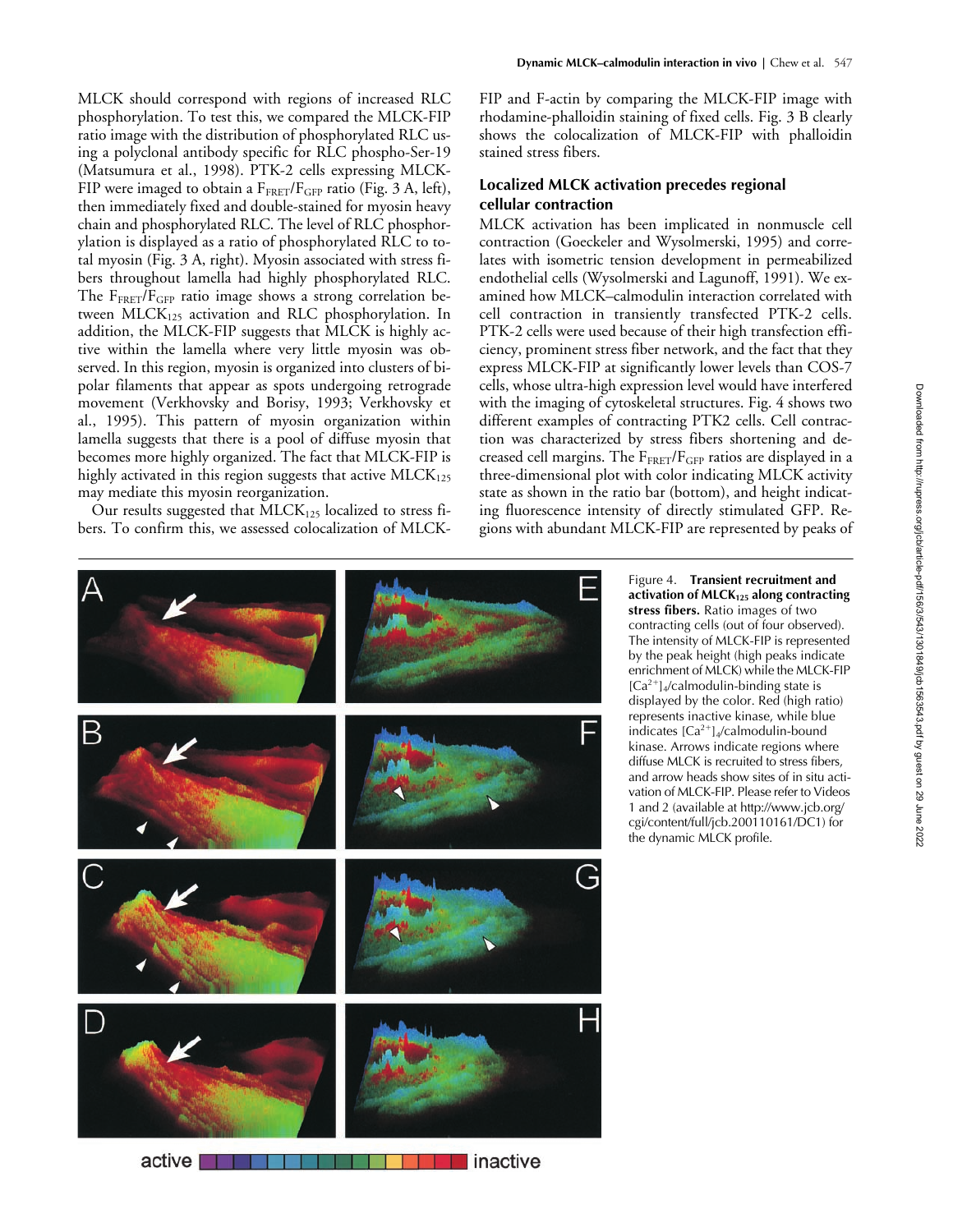increased height. Fig. 4, A–D, (and Video 1) shows that transient and highly localized  $MLCK_{125}$  enrichment and apparent activation along stress fibers precedes cellular contraction. Diffuse MLCK–FIP (Fig. 4 A) became increasingly associated with stress fibers before contraction (Fig. 4, B and C, arrows). MLCK–FIP also showed regulated activity in situ along stress fibers (Fig. 4, B–D, arrowheads), where the activity first increased at the start of contraction, then decreased as contraction ends. Fig. 4, E–H (Video 2), show another example. These results demonstrate that  $MLCK_{125}$  can associate with stress fibers, although based on previous results (Poperechnaya et al., 2000) its association with the cytoskeleton may be more transient than that of  $MLCK_{210}$ . Videos are available at http://www.jcb.org/cgi/content/full/ jcb.200110161/DC1.

## **MLCK125 is activated in the lamella of migrating cells**

Since  $MLCK_{125}$  bound calmodulin in the lamella of stationary cells, we investigated its behavior in the extending lamella of PTK2 cells stimulated to migrate by hepatocyte growth factor/scatter factor. Fig. 5 suggests MLCK activation in the lamella of motile PTK-2 cells based on increased calmodulin binding. Since the  $F_{FRET}$  image and the  $F_{GFP}$  image are taken sequentially, we worried that movement might create a motion artifact that could be misinterpreted as a loss of FRET (MLCK activation). Two lines of evidence argue against this. First, extending lamellas continue to show active MLCK-FIP (Fig. 3) after fixation. Second, alternating the order of collection of the FRET and GFP images did not alter the MLCK-FIP activation profile (unpublished data).

MLCK-FIP in the lamella associated with a meshwork resembling actin, consistent with  $MLCK_{125}$  binding to F-actin. The level of MLCK activation was consistently higher in the leading lamella than the retracting tail (eight out of nine cells observed), where myosin contractility has been postulated to dislodge focal adhesions during cell movement. Previous studies (Matsumura et al., 1998) showed elevated RLC phosphorylation in the tail, raising the possibility that MLCK may not be responsible for phosphorylating RLC in the tail. Perhaps one of the other RLC-targeting kinases regulates myosin at the retracting tail.

## During cytokinesis MLCK<sub>125</sub> is activated at both the **cleavage furrow and the poles**

Myosin is dramatically reorganized during cytokinesis, with phosphorylated RLC enriched in the midzone of mitotic spindle during late anaphase, before the constriction of cleavage furrow (Matsumura et al., 1998).  $MLCK_{210}$  has been localized to the cleavage furrow and the cortical regions of dividing cells, whereas MLCK<sub>125</sub> remained diffuse (Poperechnaya et al., 2000). Fig. 6 A shows MLCK-FIP during cytokinesis in transiently transfected NRK cells. MLCK intensity and FRET profile were measured along a dividing cell during cytokinesis (dotted red line) and is shown in Fig. 6 B. Significant MLCK enrichment occurred at late metaphase (indicated by equatorial alignment of chromosomes, phase image not shown) at the equator of the spindle, and showed moderate levels of calmodulin binding. Immediately before constriction of the cleavage furrow at late



Figure 5. MLCK<sub>125</sub> is activated in the lamella. MLCK-FIP shows **the binding of [Ca2**-**]4/calmodulin to MLCK within the protruding lamella of motile (A–D) and stationary (E–H) PTK-2 cells.** Representative cells  $(n > 10)$  are shown. H shows enlarged lamella region highlighting MLC $K_{125}$  association with actin-like cytoskeletal meshwork. Please refer to Videos 3 and 4 (available at http:// www.jcb.org/cgi/content/full/jcb.200110161/DC1) for the dynamic MLCK profile. Arrows show initial tail position. Bar, 5  $\mu$ m.

anaphase (red arrowhead, time:  $7:30$ ), MLCK<sub>125</sub> appeared maximally activated. The surge of activity at the cleavage furrow was immediately followed by recruitment of active  $MLCK_{125}$  to the polar regions of the daughter cells.  $MLCK_{125}$  intensity at the spindle midzone dropped following the onset of cleavage furrow contraction (Fig. 6 B, left), but was maximally activated until cleavage was complete (Fig. 6 B, right). MLCK at the poles showed high level of calmodulin binding especially within the lamella and ruffles.

# **Discussion**

To extend our understanding of myosin regulation during cell motility, we produced a biosensor able to both localize MLCK and provide information regarding its activation state in living cells. Since MLCK is regulated by  $\lbrack Ca^{2+} \rbrack_4 / \text{cal-}$ modulin binding, we adopted a strategy to detect colocaliza-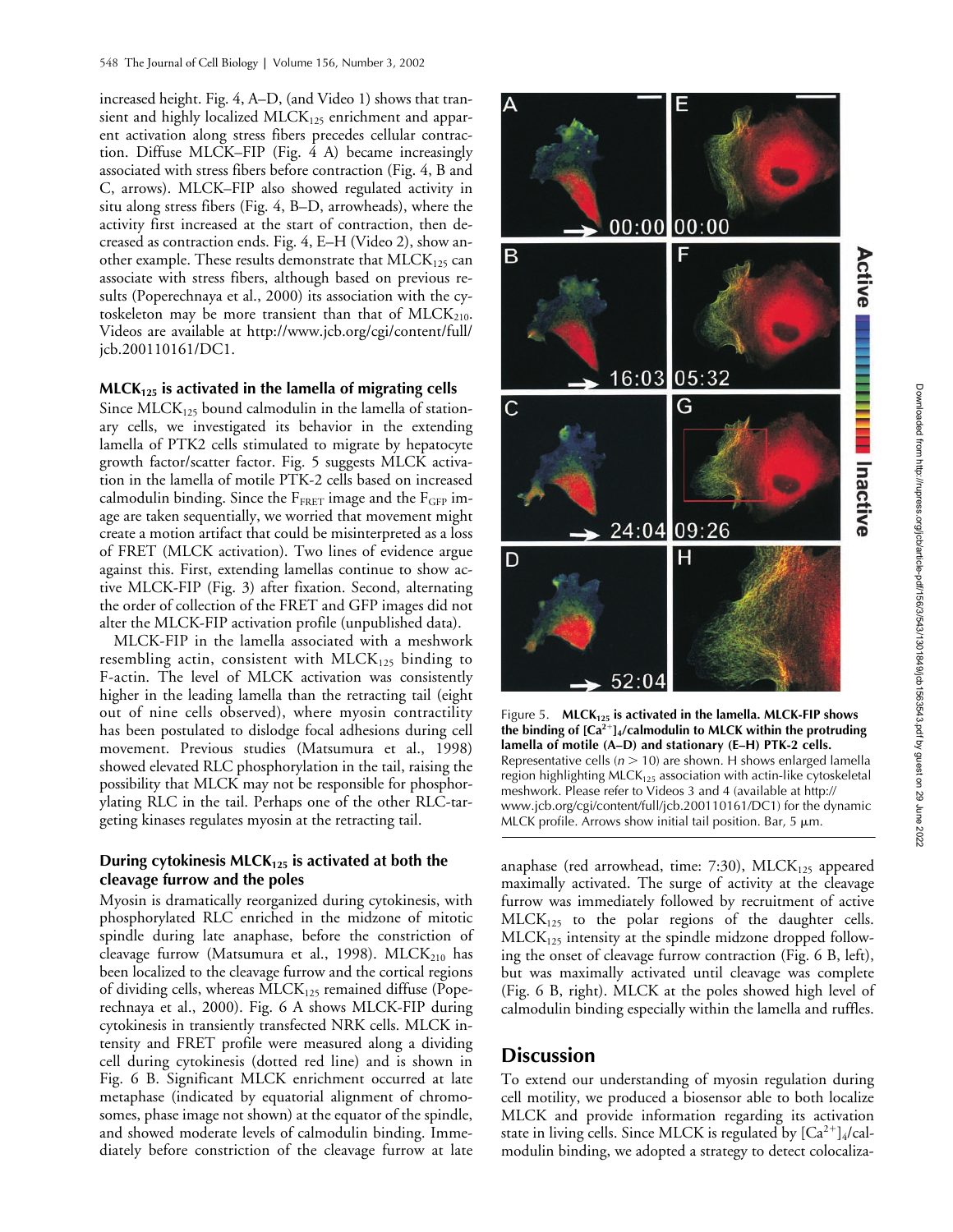

Figure 6. **MLCK<sub>125</sub> shows bimodal distribution during cell division.** (A) MLCK localization and its state of activation during cell division in a typical NRK cell  $(n = 8)$ . Arrowhead indicates the maximal activation of MLCK125 before cleavage furrow contraction. (B) The pixel values along the dashed red line in A were plotted as function of time.  $F_{GFP}$  images were used to determine the MLCK-FIP intensity. F<sub>FRET</sub>/F<sub>GFP</sub> values indicated MLCK activity. The relative level of MLCK intensity and activity were displayed in arbitrary units on the z-axis height. Red data lines on graphs indicate the onset of cleavage furrow contraction. Note the different directions on the time axis. MLCK localization to the cleavage furrow decreases as cytokinesis continues while MLCK activity increases. Changes in MLCK intensity may reflect changes in thickness of the cell and/or in MLCK concentration. Please refer to Video 5, available at http://www.jcb.org/cgi/content/full/ jcb.200110161/DC1.

tion of MLCK<sub>125</sub> and its activator,  $[Ca^{2+}]_4$ /calmodulin, by fusing the FIP to the COOH terminus of  $MLCK_{125}$ . Binding of  $[Ca^{2+}]$ <sub>4</sub>/calmodulin to the regulatory site in MLCK-FIP activates the kinase (Fig. 1 B) while binding to the FIP domain disrupts FRET between the GFP-based donor and acceptor (Fig. 2). We showed that the biosensor retained the regulation and enzymatic properties of that of wild-type MLCK, and detected  $[Ca^{2+}]\_4/cal$ modulin changes in vivo. These results suggest that MLCK-FIP provides an indication of MLCK activation state in living cells.

Several factors affect the accuracy with which MLCK-FIP reports MLCK activation state. The first is the requirement for the two  $\lbrack Ca^{2+}\rbrack_4/calmodulin binding domains in MLCK-$ FIP to have similar calmodulin binding properties. Romoser et al. (1997) have shown  $[Ca^{2+}]_4/calmodulin$  binding to MLCK and FIP to be comparable. A second factor is that MLCK-FIP must accurately reflect the MLCK localization. The most distinctive pattern of MLCK localization is its association with stress fibers (de Lanerolle et al., 1981; Guerriero et al., 1981; Matsumura et al., 1998; Lin et al., 1999; Poperechnaya et al., 2000). As shown in Fig. 3 B, MLCK-FIP shows stress fiber localization. Thus, at least for the most identifiable sites, MLCK-FIP displays the same localization as wild-type MLCK. Third, to accurately reflect activity, MLCK-FIP must also localize to cellular regions with high levels of RLC phosphorylation. Fig. 3 A shows that regions where myosin RLC is most heavily phosphorylated also exhibit high levels of MLCK-FIP activation. There are also regions, particularly the leading edge, where MLCK activity is high but where there is relatively little myosin. The possible reasons for this are discussed below, but there is generally good agreement between higher levels of RLC phosphorylation and MLCK-FIP activation.

Since activation state is inferred from calmodulin binding, could there be situations where calmodulin binding might not accurately reflect MLCK activation? MLCK is phosphorylated by several kinases, including PAK, CaM kinase II, and PKA. CaM kinase II or PKA phosphorylation of Ser-992, which is located in the  $\lbrack Ca^{2+} \rbrack_4$ /calmodulin binding domain, decreases MLCK<sub>125</sub>-calmodulin binding efficiency (Payne et al., 1986; Ikebe and Reardon, 1990; Tansey et al., 1992). In addition, bound calmodulin blocks phosphorylation of this site. MLCK is also phosphorylated by PAK at residues Ser-439 and Ser-991 (Goeckeler et al., 2000). Ser-439 phosphorylation has been postulated to affect protein– protein interactions, but there is no direct experimental test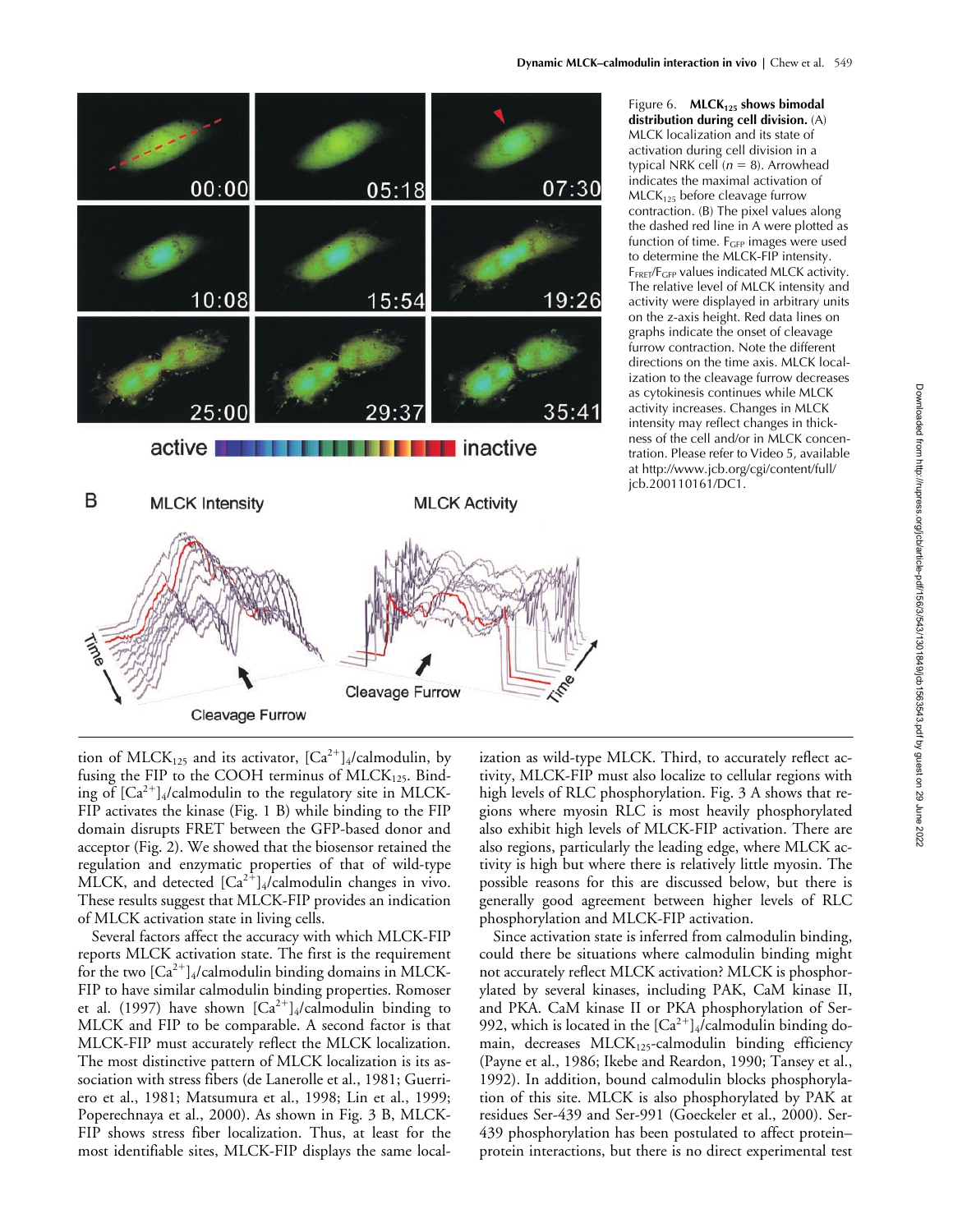of this idea. Like Ser-992, calmodulin binding blocks PAKmediated phosphorylation of Ser-991 (Goeckeler et al., 2000). Although it is debatable if PAK phosphorylation reduces calmodulin binding (Sanders et al., 1999), it is easy to imagine that phosphorylation of these sites blocks calmodulin binding and prevents MLCK activation. Ser-991 and Ser-992 are present in both the calmodulin-binding domains of MLCK-FIP. Thus, if PAK, PKA, or CaM kinase II were to phosphorylate these sites in both calmodulin-binding domains, affecting calmodulin binding, the MLCK-FIP would accurately reflect the activation state of MLCK. On the other hand, if phosphorylation were to regulate MLCK independently of calmodulin binding, which has not been demonstrated, MLCK-FIP might not accurately display the MLCK activity. Another case where MLCK-FIP might not accurately reflect MLCK activity is regulation through the nucleotide-binding domain of the MLCK catalytic core, a drug target for inhibitors such as KT-5926. Despite these caveats, our results suggest MLCK-FIP reflects MLCK activity and provides the best tool available to study the dynamic regulation of MLCK in vivo.

## **Transient enrichment of calmodulin-bound MLCK**<sub>125</sub> **induces contraction**

Although MLCK has been directly implicated in mediating cellular contraction in permeabilized endothelial cells (Wysolmerski and Lagunoff, 1991) and isolated stress fibers (Katoh et al., 2001), the dynamic aspects of how MLCK regulates myosin function are poorly understood. This is complicated by the existence of two isoforms of MLCK. The vertebrate MLCK gene produces two kinases (Birukov et al., 1998): (a) a 108-125-kD MLCK (MLCK<sub>125</sub>) found in both smooth muscle and nonmuscle cells; and (b) a 210-kD  $MLCK$  ( $MLCK_{210}$ ), expressed in nonmuscle cells, consisting of MLCK<sub>125</sub> with a 900–amino acid NH<sub>2</sub>-terminal extension (Poperechnaya et al., 2000). The MLCK-FIP described in this report is based on  $MLCK_{125}$ , although  $MLCK_{210}$ -FIP is in development. Since antibodies against  $MLCK_{125}$  also recognize  $MLCK<sub>210</sub>$ , immunolocalization cannot distinguish between these isoforms. GFP-MLC $K_{210}$  associates with stress fibers with high affinity (Poperechnaya et al., 2000), suggesting it can be activated in situ. GFP-tagged  $MLCK_{125}$ localizes differently in different cell types. Poperechnaya et al. (2000) showed  $MLCK_{125}$  to be largely diffuse in the cytoplasm, while Lin et al. (1997, 1999) observed filamentbound  $MLCK_{125}$ . The short MLCK isoform also contains a high affinity actin-binding motif (Smith et al., 1999). Consistent with Lin et al. (1997, 1999), we observed MLCK-FIP in association with stress fibers. We also observed recruitment of additional MLCK-FIP to stress fibers as they contract (Fig. 4). This suggests that stress fiber association of  $MLCK_{125}$  may be regulated and transient, providing a basis to reconcile the previous contradictory observations.

Rho kinase has been proposed to induce a slow and sustained contractility to maintain tension along stress fibers, whereas MLCK mediates a rapid but transient contraction (Katoh et al., 2001). The rapid enrichment of  $MLCK_{125}$  activity on stress fibers is consistent with in vitro kinetic studies. The  $K_m$  of MLCK for RLC is higher than Rho kinase, suggesting that it may work optimally at high local RLC concentration. The high  $V_{\text{max}}$  of MLCK is ideal to mediate rapid myosin activation. Our studies with MLCK-FIP suggest that localized contraction is mediated by a combination of transient association of MLCK with stress fibers and localized MLCK activation.

## **MLCK and directed cell movement**

Previous in vitro biochemical studies show that RLC phosphorylation mediates myosin assembly into bipolar filaments (Ikebe et al., 1988; Trybus and Lowey, 1988; Katoh and Morita, 1996). In the leading lamella, apparently diffuse myosin becomes organized into clusters of bipolar filaments (DeBiasio et al., 1988; Verkhovsky and Borisy, 1993; Verkhovsky et al., 1995). Localization of highly activated MLCK-FIP in this region suggests that  $MLCK_{125}$  could regulate myosin organization. Consistent with this, reducing MLCK expression limits lamellipodial extension in smooth muscle cells after platelet-derived growth factor treatment (Kishi et al., 2000). Since the protrusion of lamellipodia is driven mainly by actin polymerization (reviewed in Higgs and Pollard, 2001), the mechanism by which myosin contributes to motility in the lamella of a migrating cells is unclear. Fig. 7 presents a model suggested by the observation of activated MLCK in the lamella. Myosin II filaments aggregate in the lamella to form ribbon-like structures that may exert tension required to bundle loosely aligned actin filaments (Verkhovsky et al., 1995). We suggest that MLCKmediated myosin activation may lead to contraction in the region where myosin spots coalesce to form a meshwork of stress fibers (Fig. 7). Myosin-mediated contraction of the cytoskeleton in this region would exert force between the lamella and cell center as proposed previously (Lauffen-



Figure 7. **A model for myosin contraction as a pulling force in motility.** A schematic illustration of how myosin contraction at the front of the nucleus may work synergistically with actin polymerization to facilitate movement. Myosin contraction at the convergence zone generates a bidirectional pulling force, acting on both the leading edge and the cell centroid. The pulling force at the leading front is rendered nonproductive by the nascent focal adhesions, turning myosin contraction into a productive monodirectional force that pulls the centroid forward. Rho kinase–activated myosin may mediate tail retraction.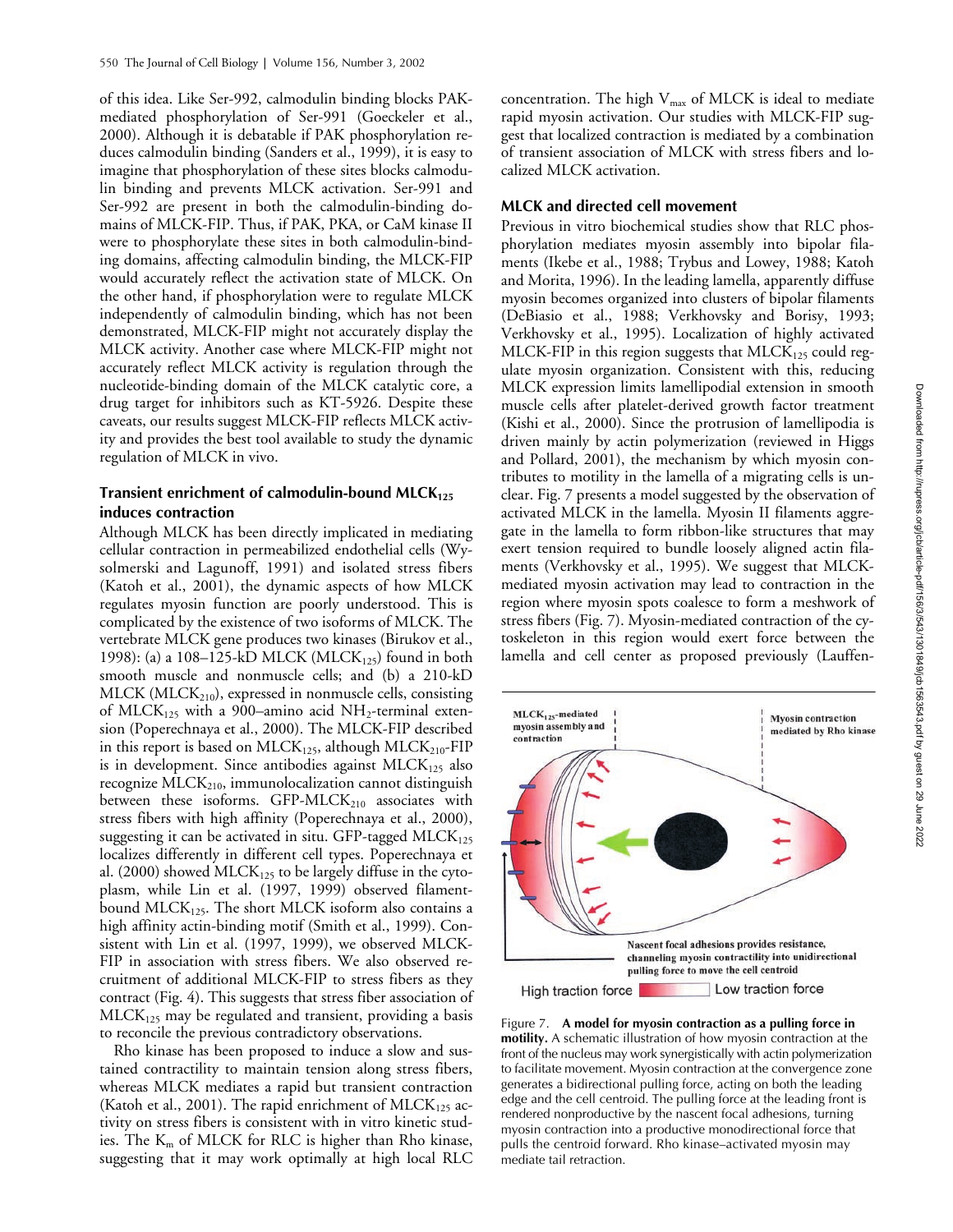burger and Horwitz, 1996; Mitchison and Cramer, 1996**)**. Nascent focal complexes at the leading edge withstand large traction forces (Beningo et al., 2001), thus anchoring the lamella. This resistance would convert the myosin-based contraction into a productive force to pull the nucleus toward the leading edge. Thus, myosin contractility in the lamella may work in synergy with actin polymerization to produce directed cell movement.

Myosin activity has been postulated to play a critical role in producing force for tail retraction (Janson and Taylor, 1993; Worthylake et al., 2001). The presence of highly phosphorylated RLC supports this hypothesis (Matsumura et al., 1998). Surprisingly, MLCK activation was seldom observed in the tail region of motile cells. This result raises the interesting possibility that another RLC-targeting kinase may be the primary regulator of myosin activity in the tail. Consistent with this, it has recently been shown that Rho kinase is required and sufficient to mediate monocyte tail retraction during transendothelial migration (Worthylake et al., 2001). These observations highlight the value of MLCK-FIP, and exemplify how motile cells may compartmentalize overlapping signaling events.

## **MLCK is activated in cleavage furrow and cortex during cytokinesis**

MLCK-FIP has also provided insight into the regulation of cytokinesis. MLCK-FIP was localized to the spindle midzone during late metaphase before its activation. Calcium and calmodulin dynamics complement the MLCK dynamics we observe during cytokinesis. Elevation of free  $Ca^{2+}$ begins in anaphase, and persists through daughter cell separation (Tombes and Borisy, 1989). During mitosis, calmodulin is concentrated at the spindle poles and in the cortex (Li et al., 1999). Cortical calmodulin is redistributed to the equator before cleavage furrow formation. Using a sensor (Torok and Trentham, 1994) that detects calmodulin binding to  $Ca^{2+}$  and its target, only equatorial calmodulin interacts with downstream effector(s) (Li et al., 1999). Enrichment of  $MLCK_{125}$  at the equator before its activation suggests that MLCK localization is not dependent on  $[Ca^{2+}]\n$ <sub>4</sub>/calmodulin. Interaction between MLCK and [Ca<sup>2</sup>-]4/calmodulin, indicated by loss of FRET, does not correlate with MLCK-FIP intensity during cytokinesis. These data argue against the possibility that MLCK-FIP is mislocalized to regions of high  $\left[Ca^{2+}\right]_4/c$ almodulin. The differential distribution of  $Ca^{2+}$  and calmodulin in cultured mammalian cells led to the suggestion that calmodulin might be involved in positioning of the cleavage furrow (Li et al., 1999). However, the dynamics of MLCK-FIP suggests that the contractile machinery may already be in place, and calmodulin activates contraction locally.

MLCK-FIP accumulated at the midzone until contraction was initiated. During this time, the MLCK became increasingly associated with calmodulin and thus activated (Fig. 6 A, red arrowhead). Once contraction began, the amount of MLCK-FIP in the cleavage furrow began to decrease, although what remained was highly activated (Fig. 6 B). As contraction proceeded, MLCK both accumulated and was activated at the poles. In contrast,  $[Ca^{2+}]_4/calmodulin$  from the cortical pool is redistributed to the equator (Li et al., 1999). The lack of  $[Ca^{2+}]\n4$ /calmodulin at the poles of the daughter cells suggests that  $MLCK_{125}$  may remain active as the kinase translocates from the equator to the poles. Following cleavage furrow contraction, myosin, monitored by GFP-RLC, follows a similar translocation from the furrow to the poles (unpublished data). It is first concentrated at the equator during late metaphase, and then accumulates at the poles after constriction of cleavage furrow has occurred. It is unclear what molecular mechanism is responsible for this redistribution. Perhaps MLCK is transported by the same mechanism as myosin, or even by association with the redistributing myosin.

The localization of active MLCK to the new leading edges of the daughter cells after cytokinesis is consistent with our model that myosin is required for the pulling force between the nucleus and lamellipodia. MLCK recruitment to the poles where extensive cell spreading occurs may activate myosin to facilitate the separation of the two daughter cells in the same way we suggest myosin contractility might pull the nucleus forward during migration.

## **Conclusion**

Our data have documented the recruitment of MLCK to various cytoskeletal structures during contraction, motility, and cytokinesis. The ability to simultaneously infer MLCK activity from calmodulin binding and monitor its localization highlights the lack of a direct correlation between localization and enzymatic activity, providing an important reminder that the localization of a protein cannot be automatically translated into its activity. The biosensor can easily be adapted to study other  $[Ca^{2+}]_4$ /calmodulin-dependent proteins in vivo, such as calmodulin-dependent protein kinase II. Understanding the spatio-temporal dynamics of other kinases could advance our understanding of the signal transduction pathways important for directed cell migration.

# **Materials and methods**

#### **Generating the MLCK-FIP and wild-type MLCK constructs**

Both the BFP and GFP cDNAs were PCR-amplified from the appropriate vectors of the "Living Colors" GFP vector series purchased from CLON-TECH Laboratories, Inc. Overlapping primers were designed to join the two fluorophores via a linker GTSS**RRKWNKTGHAVRAIGRLSS**TGA. Bold letters denote the  $[Ca^{2+}]$ <sub>4</sub>/calmodulin binding domain derived from MLCK, whereas the rest of the amino acids are linker sequence. Underlined letters represent  $MLCK_{125}$  Ser-991 and Ser-992 equivalents. The FIP cDNA was first subcloned into pcDNA3 vector, to generate the pcDNA3/FIP construct. To fuse the  $MLCK_{125}$  cDNA in frame into pcDNA3/FIP, murine MLCK<sub>125</sub> cDNA (EMBL/GenBank/DDBJ accession no. P29294) was PCR amplified with the downstream primer designed to mutate the stop codon to code for alanine. The MLCK<sub>125</sub> cDNA was then subcloned into BamHI sites of pcDNA3/FIP, and was sequenced in its entirety to rule out any PCR-related mutation. The final pcDNA3/MLCK<sub>125</sub>-FIP construct contains the murine MLC $K_{125}$  linked to the FIP via a short linker containing the arbitrary amino acid sequence encoded by vector sequence. This construct encodes the 185-kD MLCK-FIP recombinant protein.

To generate the pcDNA3 vector expressing the wild-type  $MLCK_{125}$ , the murine MLCK<sub>125</sub> was PCR-amplified to engineer the KpnI and BamHI sites for subcloning into pcDNA3 vector. The positive clones were sequenced to ensure the absence of PCR-related mutation. The construct expresses the 125-kD wild-type  $MLCK_{125}$ .

#### **Cell culture and transfection**

PTK-2 kangaroo rat epithelial cells (a gift from Dr. Robert Goldman, Northwestern University, Evanston, IL) were cultured in MEM (GIBCO-BRL) supplemented with 10% FCS, and 0.1 mM nonessential amino acids. The nor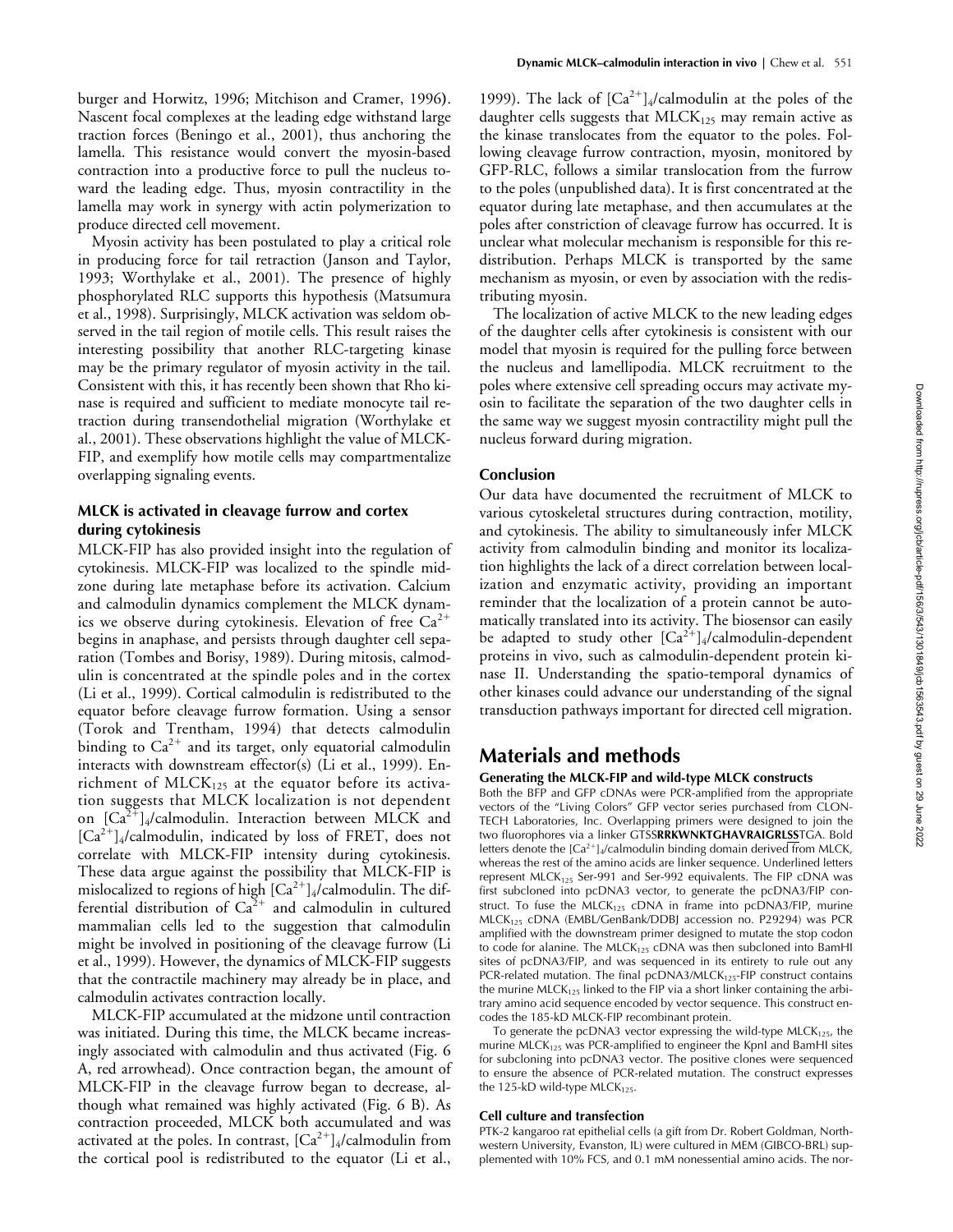mal rat kidney (NRK) epithelial cell line was a gift from Dr. Yu-Li Wang (University of Massachusetts Medical School, Worcester, MA). NRK cells were cultured in F12 Kaighn's modified medium (Sigma-Aldrich), supplemented with 10% FCS. COS-7 cells were kindly provided by Dr. Kathleen Green (Northwestern University, Evanston, IL) and were maintained in DME supplemented with 10% FCS. All cell lines were maintained in an atmosphere of 5%  $CO<sub>2</sub>$  at 37°C.

Transfection was performed by electroporation. Cells were trypsinized and pelleted by centrifugation. The cell pellets were resuspended in 1 ml appropriate medium. 200  $\mu$ l of the resuspended cells were mixed with 7–10  $\mu$ g DNA containing 13  $\mu$ g sheared salmon sperm DNA and electroporated in 4-mm cuvettes using Bio-Rad Laboratories Gene Pulser set at 200 ohms, 960  $\mu$ FD, 250 V. Using this method, we achieved high transfection efficiencies (70–90%) for most cell types at a wide range of cell density except NRK cells, in which  $\sim$ 10–15% could be transfected. Peak protein expression levels observed 18–48 h posttransfection for all cell lines.

#### **Reagents, proteins, and antibodies**

Polyclonal rabbit anti-MLCK antibody and purified  $MLCK_{125}$  were provided by Dr. Robert Wysolmerski (St. Louis University, St. Louis, MO). Ionomycin and calmodulin were purchased from Calbiochem. Protein-A sepharose was purchased from Amersham Pharmacia Biotech. pp2b rabbit polyclonal antibody specific for Ser-19–phosphorylated RLC was obtained from Dr. Fumio Matsumura. Monoclonal antimyosin heavy chain antibody was purchased from Covance. Texas red–conjugated goat anti–mouse IgM and Cy5-conjugated donkey anti–rabbit IgG were purchased from Jackson ImmunoResearch Laboratories.

#### **Protein expression and purification**

Myosin II RLC cDNA was cloned into pET14b vector (Novagen) for the expression of His-tagged RLC, and protein expression was induced in BL21 by 0.4 mM IPTG for 3 h. Bacterial pellet was lysed in lysis buffer A (5 mM imidazole, 0.5 NaCl, 20 mM Tris-HCl, pH 7.9) containing 6 M urea and protease inhibitors. Following sonication, cell lysate was precleared by 20,000 *g* centrifugation, and loaded onto His-Bind column (Novagen) preequilibrated with the same buffer. After washing the column with washing buffer A (60 mM imidazole, 0.5 M NaCl, 20 mM Tris-HCl, pH 7.9), protein was eluted using elution buffer A (500 mM imidazole, 250 mM NaCl, 10 mM Tris-HCl, pH 7.9). The eluted protein was dialyzed against dialysis buffer A (20 mM MOPS, pH 7.2, 250 mM NaCl, 1 mM CaCl<sub>2</sub>, 1 mM  $MgCl<sub>2</sub>$ ) with stepwise decrease of imidazole concentration from 500 to 250 mM. Lower imidazole concentration resulted in massive protein precipitation. Cleaving the His tag did not eradicate the precipitation problem.

MLCK-FIP and wild-type MLCK were overexpressed in COS-7 cells for purification. Cell lysates were collected from 16 confluent 10-cm cell culture dishes. Cells were lysed in 35 ml of lysis buffer B (10 mM MOPS, pH 6.8, 5 mM MgCl<sub>2</sub>, 1.25 mM EGTA, 1 mM EDTA, 10% glycerol, 1% NP-40) containing protease inhibitors. Lysates were sonicated briefly in sonicator waterbath and precleared with 50,000 *g* centrifugation, and purified using Mono-Q ion exchange chromatography preequilibrated with lysis buffer B without NP-40 and glycerol. The column was washed with 2 vol of equilibration buffer and the proteins eluted against a gradient of 0–600 mM NaCl in elution buffer B (10 mM MOPS, pH 6.8, 5 mM MgCl<sub>2</sub>, 1.25 mM EGTA, 1 mM EDTA). Analysis of the elution profile showed that MLCK-FIP and wild-type MLCK were reproducibly eluted three fractions apart from one another, thus allowing us to separate MLCK-FIP from endogenous wild-type MLCK.

#### **In vitro FRET analysis**

In vitro spectrofluorimetric analysis of MLCK-FIP was performed using an AMINCO Bowman Series 2 Luminescence Spectrometer. An excitation wavelength of 380 nm was used throughout the experiment. Purified MLCK-FIP was assayed in 1 ml reaction mixture containing 20 mM MOPS buffer, pH 7.2, 10 mM NaCl, 1 mM EDTA, 1 mM EGTA, and 1  $\mu$ M calmodulin. Standard CaCl<sub>2</sub> solution was added to the cuvette to titrate the effects of increasing [Ca<sup>2+</sup>]<sub>4</sub>/calmodulin. The free Ca<sup>2+</sup> available for binding to calmodulin is calculated by MaxChelator program, taking into account all divalent cations and their chelators in the buffer. An emission scan from 430 nm to 540 nM was performed with each addition of  $CaCl<sub>2</sub>$ .

## **RLC phosphorylation**

To compare the rate of RLC phosphorylation catalyzed by MLCK-FIP with that by wild-type MLCK, the recombinant kinases were transiently overexpressed in COS-7 cells and immunoprecipitated using rabbit polyclonal anti-MLCK antibody. The amount of immunoprecipitated MLCK was esti-

mated by comparing the densitometric units of the MLCK bands on immunoblot to that of a standard curve set up by varying amount of recombinant  $MLCK<sub>125</sub>$ . Immunoprecipitate containing 1  $\mu$ g kinase was used in the in vitro kinase assay. The fact that our recombinant RLC precipitates at low salt and high protein concentration precludes the accurate determination of Vmax and Km by conventional method. Instead we compared the rate of phosphorylation by MLCK-FIP and wild-type MLCK at three substrate concentrations. Kinase assay was performed in 25 mM Tris-HCl, pH 7.5, 5 mM MgCl<sub>2</sub>, 1 mM DTT, 0.5 mM CaCl<sub>2</sub>, 100 mM KCl, and 1  $\mu$ M calmodulin. Specific activity of <sup>32</sup>P- $\gamma$ -ATP was 4,000 cpm/pmole. 5  $\mu$ l of the reaction was removed at the indicated time points and spotted onto Whatman P81 ion exchange paper, and the reaction stopped by ice-cold 10% trichloroacetic acid containing 2% sodium pyrophosphate. The papers were washed four times in ice-cold acetone, heated to 80°C for 15 min, and washed once with acetone to remove heat-labile phosphate. The samples were then counted in scintillation counter.

#### **Live cell imaging**

Live cell imaging was performed on ZEISS Axiovert S100-TV inverted fluorescent microscope. Rapid switching of fluorescent wavelength was accomplished by emission and excitation filter wheels controlled by Sutter Instruments Lambda 10 controller, and the shutters were controlled by Uniblitz VMM-D1 shutter drivers. Digital fluorescent images were captured by Micromax cooled CCD camera (Princeton Instruments) with a 512  $\times$ 512 camera chip. Filter wheels are equipped with bandpass filters for BFP and GFP with a stationary dual beamsplitter for BFP and GFP located in the filter block. Filters were purchased from Chroma. Live cells were imaged in a Bioptechs FCS2 closed chamber system maintained at 37°C, with a chamber thickness of 0.75 mm. To reduce the background fluorescence and to image cell in the absence of  $CO<sub>2</sub>$ , the cell medium was mixed with equal volume of Leibovitz L-15 medium without Phenol Red (GIBCO-BRL) supplemented with 10% FCS. Fresh medium was perfused at 0.1 ml/min into the chamber during imaging.

Cell images were taken using MetaMorph 4.5 (Universal Imaging Corp.) software. The images were taken with 200–300 ms exposure with  ${\sim}50$  ms interval between the numerator  $F_{FRET}$  and the denominator  $F_{GFP}$  images. Ratio images were constructed by displaying the ratio in 16 different color hues with the lowest ratio (MLCK active) displayed at the blue end of the ratio spectrum. Using the intensity of the denominator (which served as the internal control irrespective of FRET), the ratio colors were displayed in sixteen different intensity levels by the Intensity Modulatory Display mode (Fig. 2 B). Therefore, depending on the enrichment and the activation state of MLCK-FIP at any given subcellular region, the color of the ratio denotes the relative extent at which MLCK-FIP associates with  $[Ca^{2+}]_4$ /calmodulin, while the intensity of that ratio color represents the amount of MLCK-FIP being localized by the cell. To highlight the dynamic recruitment of  $MLCK<sub>125</sub>$  to cytoskeletal structures, FRET ratio was plotted against the intensity profile, whereby the pixel intensity was represented by line height, and the FRET ratio depicted by the line color. We have avoided cells with saturated pixels to minimize error on ratio calculation.

To correlate the relative activity of MLCK-FIP with the extent of RLC phosphorylation in vivo, PTK-2 cells transiently expressing MLCK-FIP were plated on gridded coverslips. The ratio images of MLCK-FIP were obtained as described, and the cells were immediately fixed. The coverslips were blocked with PBS containing 0.1% BSA and 1:20 dilution of normal goat serum. Double immunofluorescence was performed with antimyosin mAb and pp2b polyclonal antiphosphorylated RLC antibody. Primary antibody incubation performed at 37°C for 1 h. After washing in PBS, the secondary antibody was performed at 37°C for 30 min with Texas red–conjugated goat anti–mouse IgM, and Cy5-conjugated donkey anti–rabbit IgG. Immunolocalization images were taken with ZEISS LSM 510 confocal microscope and ratio of the images performed on MetaMorph 4.5.

#### **Online supplemental materials**

There are videos relating to Figs. 4–6 available online. Video 1 corresponds to Fig. 4, A–D; Video 2 corresponds to Fig. 4, E–H; Video 3 corresponds to Fig. 5, A–D; Video 4 corresponds to Fig. 5, E–H; and Video 5 corresponds to Fig. 6.

We thank Dr. Steve Adam for his help in MLCK purification and Satya Khuon for her assistance in confocal microscopy. We are grateful for the numerous reagents supplied by Dr. Robert Wysolmerski.

This work was supported by National Institutes of Health Grant GM39264 (to R.L. Chisholm) and Department of Defense Breast Cancer Fellowship DAMD17-00-1-0385 (to T.-L. Chew).